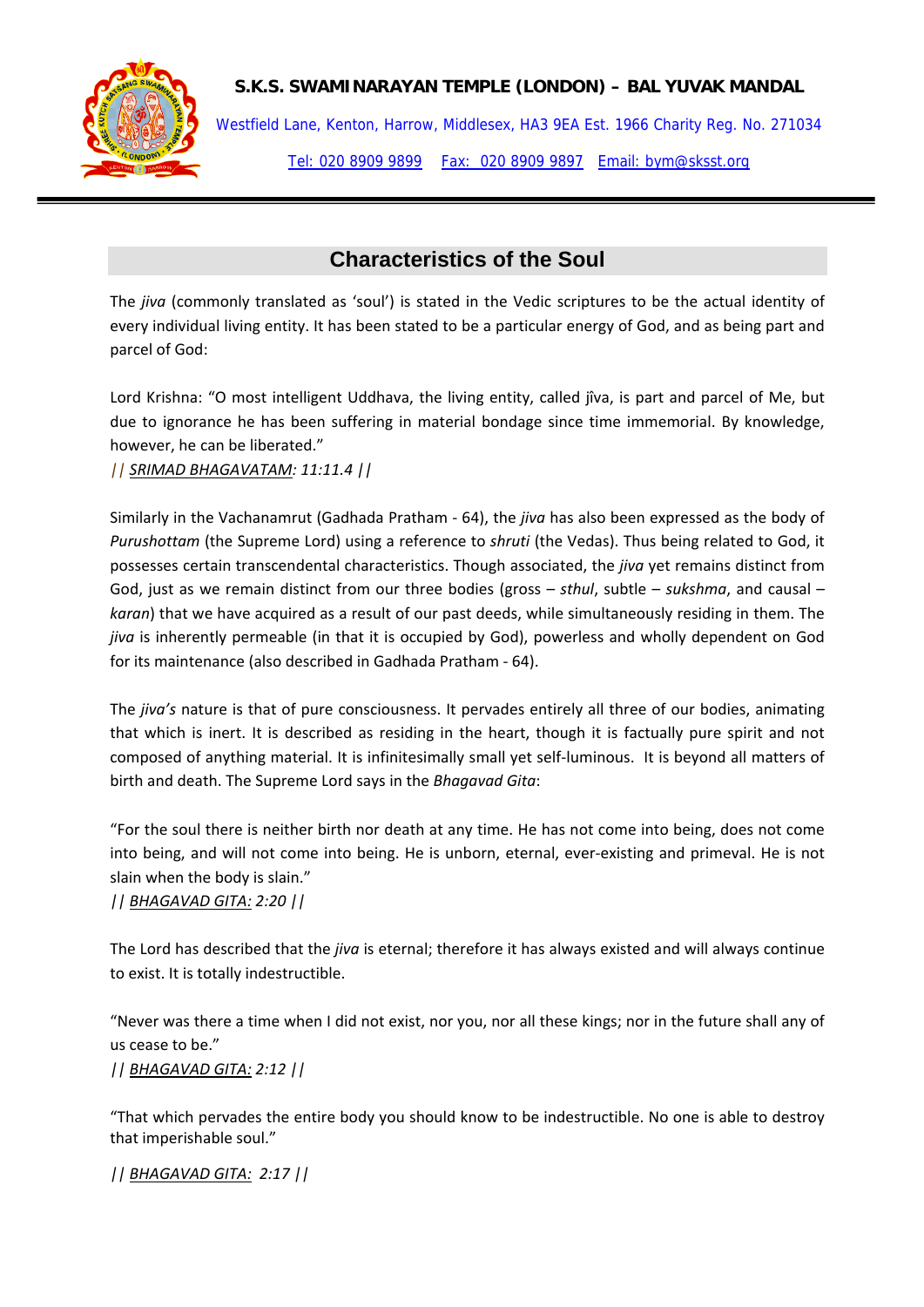

### **S.K.S. SWAMINARAYAN TEMPLE (LONDON) – BAL YUVAK MANDAL**

Westfield Lane, Kenton, Harrow, Middlesex, HA3 9EA Est. 1966 Charity Reg. No. 271034 Tel: 020 8909 9899 Fax: 020 8909 9897 Email: bym@sksst.org

Through the evidence of observation alone we can ascertain that the physical body we are currently occupying is perishable, and is therefore contrary to our actual eternal nature. Just as the matter in our bodies recomposes itself many times throughout our lifetime yet we still continue to exist as the same person; similarly, we take on a new body when our current physical body becomes uninhabitable.

"As the embodied soul continuously passes, in this body, from boyhood to youth to old age, the soul similarly passes into another body at death. A sober person is not bewildered by such a change." *|| BHAGAVAD GITA: 2:13 ||* 

"As a person puts on new garments, giving up old ones, the soul similarly accepts new material bodies, giving up the old and useless ones."

### *|| BHAGAVAD GITA: 2:22 ||*

This process of the reincarnation of countless *jivas* is governed by the laws of *karma* – which in turn is operating under the supervision of God, who is the dispenser of the fruits of all actions. The jiva is also known as the *kshetragna* (knower) in relation to the *kshetra* (that which is known) which is in reference to the body. Therefore the *jiva* is a mere witness of the material activities that we mistakenly believe we are personally undergoing. The false ego (*ahankar*) is what gives shape to our material existence, and the undergoing of material happiness and distress pertains simply to an interaction of material bodies. The soul is factually transcendental to these matters. The objection may be brought up: "If I had been existing prior to this birth, why do I not have any memory of it?" The Supreme Lord speaks thus in the *Uddhava Gita*:

"The mind, bound to the reactions of fruitive work, always meditates on the objects of the senses, both those that are seen in this world and those that are heard about from Vedic authority. Consequently, the mind appears to come into being and to suffer annihilation along with its objects of perception, and thus its ability to distinguish past and future is lost.

When the living entity passes from the present body to the next body, which is created by his own karma, he becomes absorbed in the pleasurable and painful sensations of the new body and completely forgets the experience of the previous body. This total forgetfulness of one's previous material identity, which comes about for one reason or another, is called death.

O most charitable Uddhava, what is called birth is simply a person's total identification with a new body. One accepts the new body just as one completely accepts the experience of a dream or a fantasy as reality.

Just as a person experiencing a dream or daydream does not remember his previous dreams or daydreams, a person situated in his present body, although having existed prior to it, thinks that he has only recently come into being."

*|| SRIMAD BHAGAVATAM: 11:22.38‐41 ||*